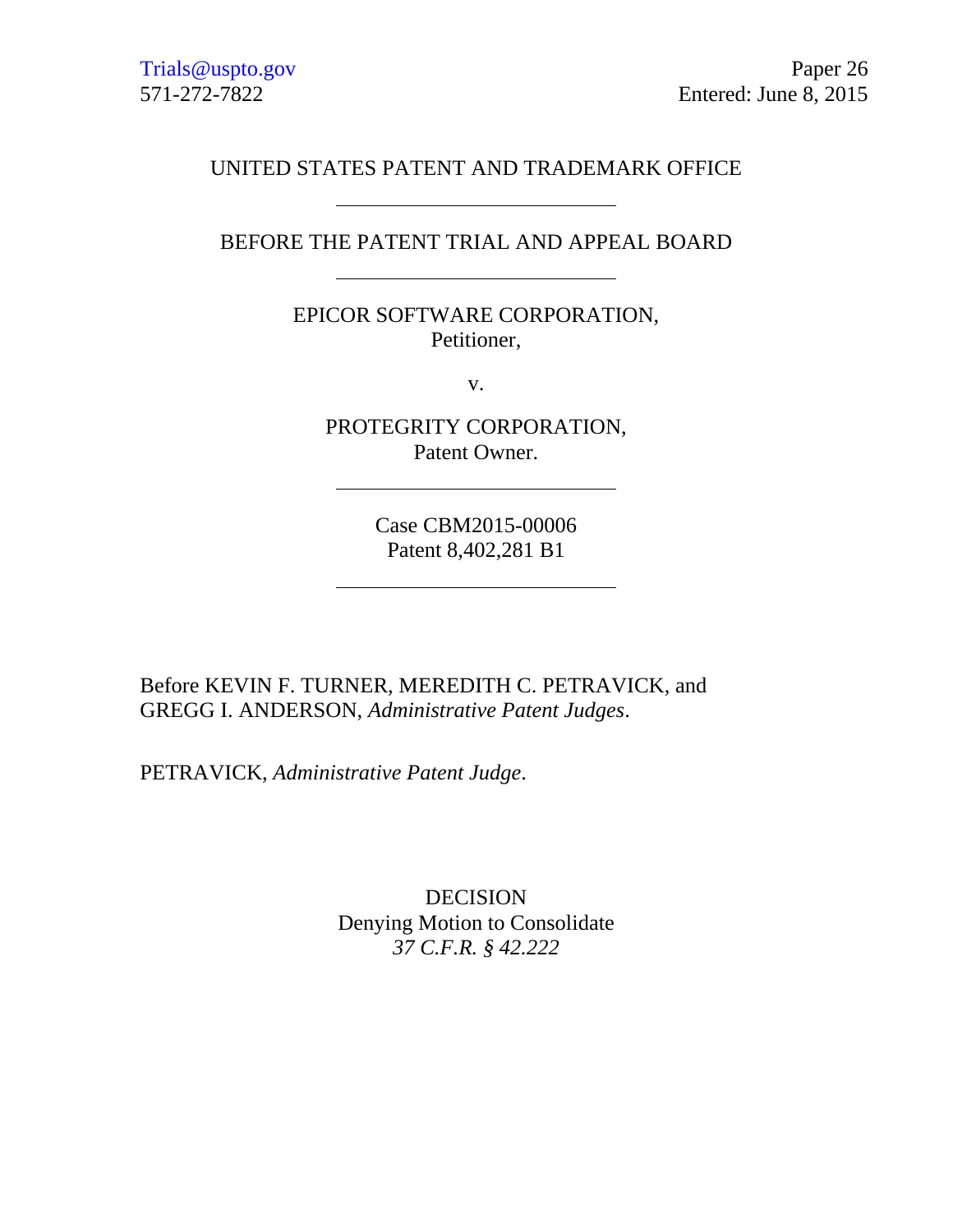# INTRODUCTION

On May 21, 2015, Patent Owner filed a Motion to Consolidate (Paper 22, "Mot."), and, on May 28, 2015, Petitioner filed an Opposition (Paper 24, "Opp."). The following covered business method patent reviews ("CBM") are the subject of the Motion:

| Proceeding    | U.S. Patent No. | Petitioner                          |
|---------------|-----------------|-------------------------------------|
| CBM2014-00182 | 8,402,281 B2    | Square, Inc.                        |
| CBM2015-00006 | 8,402,281 B2    | <b>Epicore Software Corporation</b> |
| CBM2015-00010 | 8,402,281 B2    | <b>Informatica Corporation</b>      |
|               |                 |                                     |
| CBM2015-00002 | 6,321,201 B1    | <b>Epicore Software Corporation</b> |
| CBM2015-00014 | 6,321,201 B1    | Square, Inc.                        |
| CBM2015-00021 | 6,321,201 B1    | <b>Informatica Corporation</b>      |
| CBM2015-00030 | 6,321,201 B1    | <b>Epicore Software Corporation</b> |

U.S. Patent No. 8,402,281 B2 ("the '281 patent") issued from an application, which was a continuation of the patent application that matured into U.S. Patent No. 6,321,201 ("the '201 patent"). Ex. 1004, 1.

# *Patent Owner's Request*

Patent Owner requests that all of the above CBMs be consolidated into one proceeding or, alternatively, that the CBMs be consolidated into two proceedings by subject patent. Mot. 1. As a third alternative, Patent Owner requests that just the CBMs concerning the '281 patent and filed by Petitioners Square, Inc. and Epicore Software Corporation (CBM2014- 00182 and CBM2015-0006) be consolidated into one proceeding, with an option to consolidate the CBM filed by Informatica Corporation (CBM2015- 00010), later. *Id*.

According to Patent Owner, consolidation is appropriate because the '281 patent and the '201 patent are related, share a near identical specification, and have been determined to be not patently-distinct from each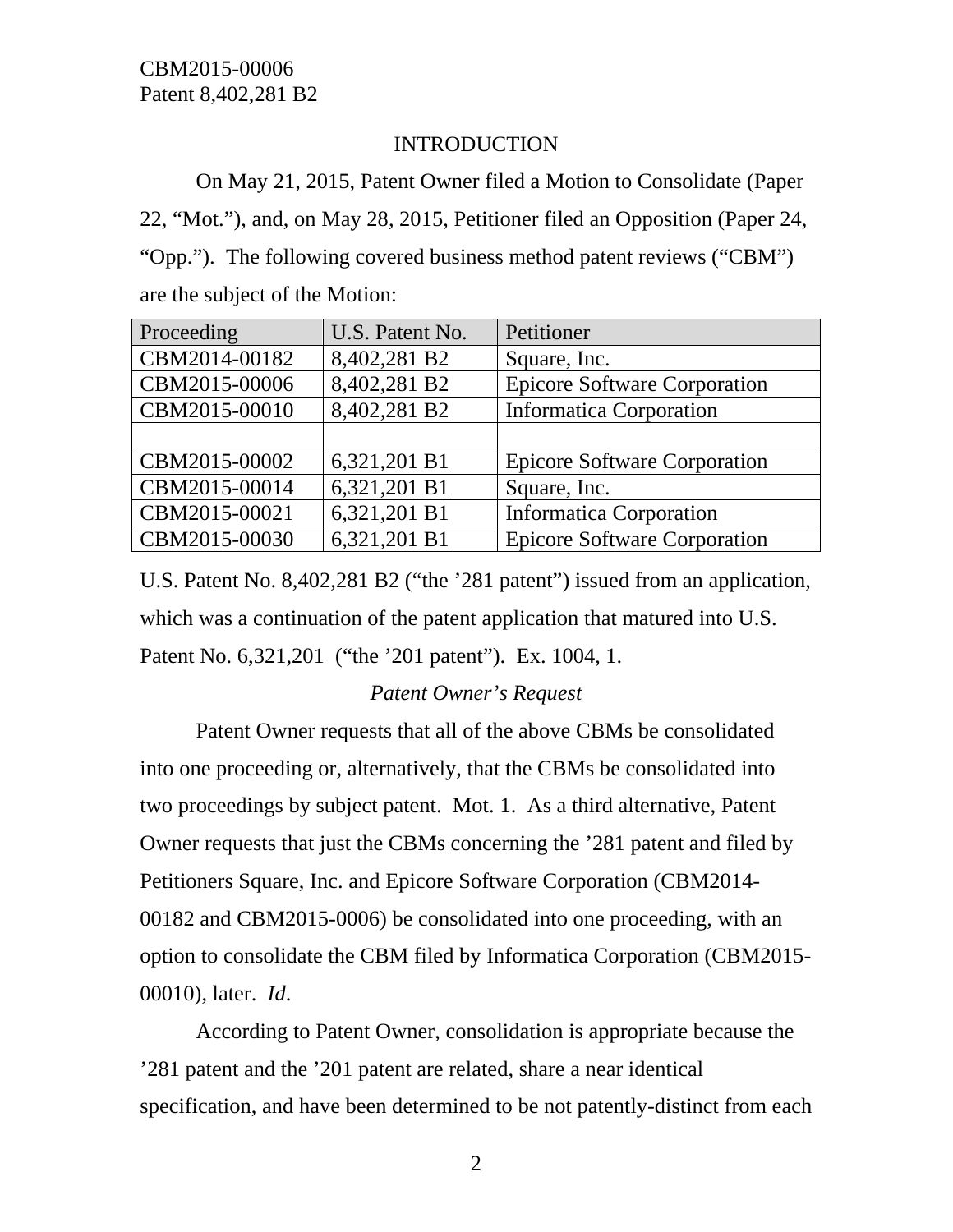other. *Id*. at 5. Patent Owner contends that consolidation would have no discernable impact on the trial schedule and would simplify brief and discovery. *Id*. at 10–13. Patent Owner also argues that: the claims in each CBM are similar; that the CBMs are instituted on the same or similar grounds; and that the Petitioners rely upon the same two declarants. *Id*. at 7–10. Patent Owner, further, argues that it intends to file the same motion to amend claims 1 and 17 in all of the '281 patent related CBMs and that allowing each of the Petitioner in those proceedings to respond would "essentially give[] Petitioners an avenue around the page limits for opposing a motion to amend, as the Petitioners could (and likely would) direct their various arguments to the separate briefing." *Id*. at 12.

### *Petitioner's Opposition*

Petitioner opposes consolidation because joining these proceedings will unduly prejudice it, will cause unnecessary delay, and create undue burden for Petitioner and the Board. Opp. 1. Petitioner argues that consolidating the matters will delay the schedule already in place, and that, in particular, discovery in CBM2014-000182 has already taken place. *Id*. at 2. Petitioner disagrees with Patent Owner regarding the extent of overlapping issues, and states that "Petitioners have all articulated significantly different arguments and alleged different prior art." *Id*. Petitioner further argues that the '201 patent and the '281 patent are not similar and do not contain the same claims. *Id*.

#### *Conference Call*

On May 27, 2015, counsel for the parties in each of the above proceedings and Judges Turner, Petravick, and Anderson participated in a conference call to discuss consolidation. During the call, the Petitioners for

3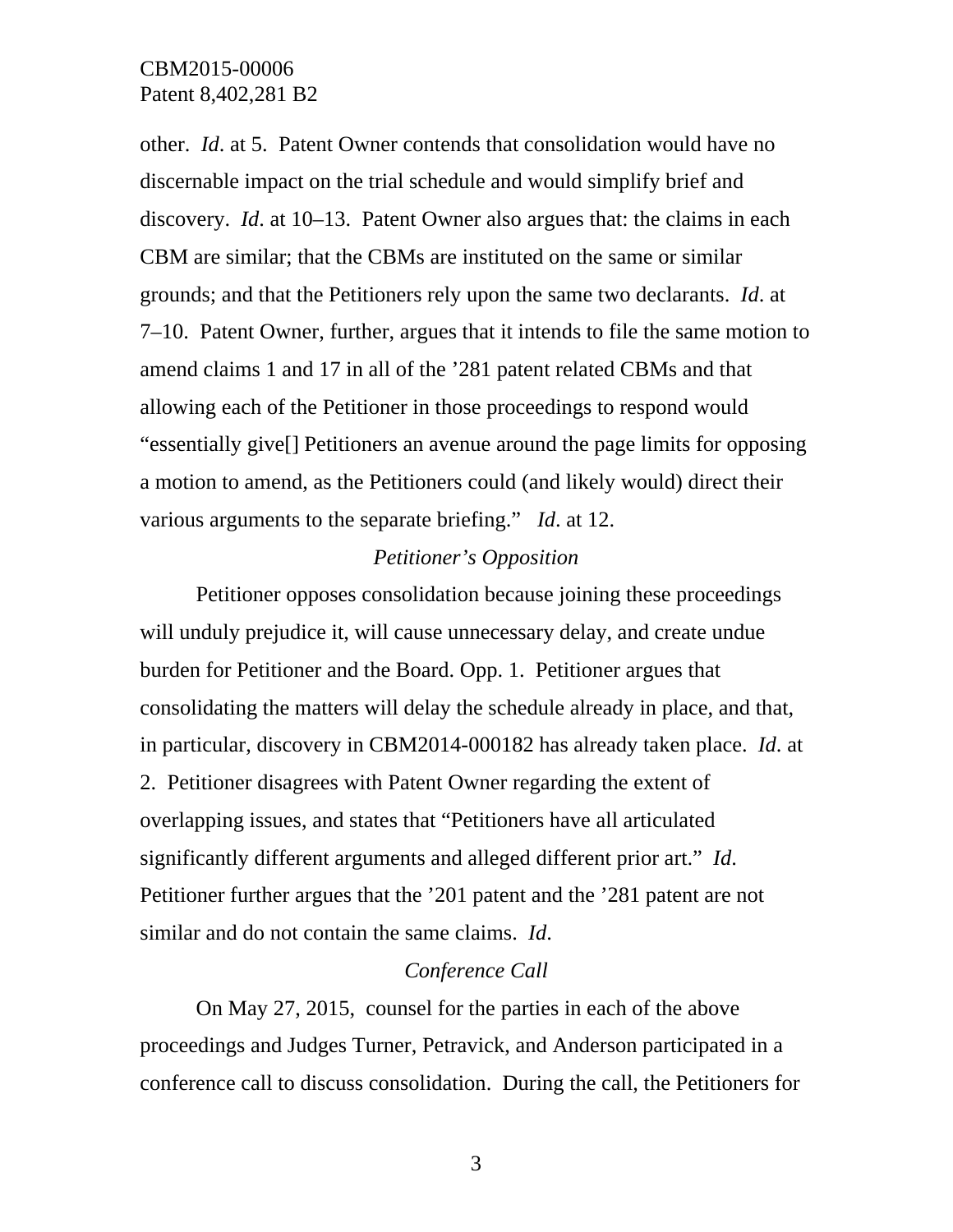each proceeding expressed their opposition to consolidation. The Petitioners opposed consolidation because the CBMs involve different patents with different claims, involve grounds based on different prior art or different analysis. Petitioners argues that consolidation would be prejudicial to them because of estoppel. Nonetheless, all of the Petitioners indicated that they were agreeable to modifying the trial schedules in the proceedings so that the oral argument would occur on two consecutive days. Patent Owner also agreed to such a modification of the trial schedule.

#### **DISCUSSION**

The statutory provision governing consolidation of a covered business method review proceeding is 35 U.S.C. § 325, which states:

(c) JOINDER. — If more than 1 petition for a post-grant review under this chapter is properly filed against the same patent and the Director determines that more than 1 of these petitions warrants the institution of a post-grant review under section 324, the Director may consolidate such reviews into a single post-grant review.

*See* 37 C.F.R. § 42.222(a). Consolidation of two or more proceedings for covered business method patent review is discretionary. When exercising its discretion, the Board is mindful that patent trial regulations must be construed to secure the just, speedy, and inexpensive resolution of every proceeding. *See* 35 U.S.C. § 326(b); 37 C.F.R. § 42.1(b).

The party moving for consolidation has the burden of proof to establish that it is entitled to consolidaton. *See* 37 C.F.R. § 42.20(c), 42.222(b).

After consideration of all of the parties' arguments made in the Motion, the Opposition, and during the conference call, we decline to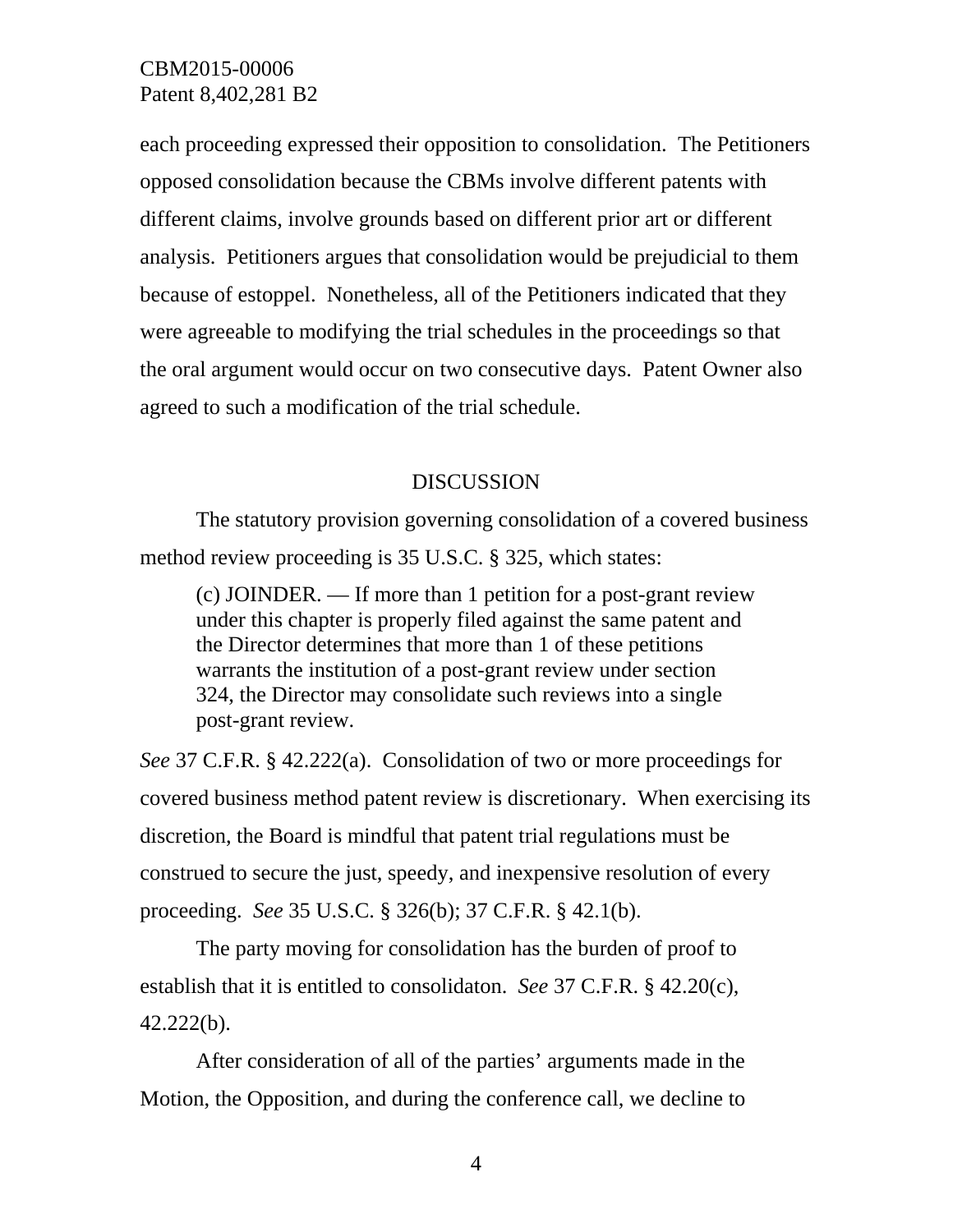exercise our discretion to consolidate any of the CBMs according to any of the three alternatives proposed by the Patent Owner. Despite the '281 patent and the '201 patent being related and having essentially the same Specification, they are not the same patent. We decline to consolidate the CBMs related to the '281 patent with the CBMs related to the '201 patent, as proposed by Patent Owner's first alternative.

 We also decline to consolidate the CBMs related to the '281 patent into one proceeding, as proposed by Patent Owner's second and third alternative. Although there is some overlap of grounds and prior art, there are also additional non-overlapping grounds and there are differences in analyses in the Petitions. Denning<sup>1</sup> is primary basis for the prior art grounds in the Petitions of each of these CBMs. Denning, however, is a lengthy textbook and Petitioners do not always rely upon the same portions of Dennings in their analyses. Petitioners also rely upon different declarants to support their analyses in the Petitions. CBM2014-00182 and CBM2015- 00010 rely upon declarations of Dr. Michael Shamos and CBM2014-00006 relies upon a declaration of Mr. Bruce Schneier. The cross-examination of Dr. Michael Shamos has already occurred in CBM2014-00182. Although mindful of Patent Owner's burden, we decline to consolidate the CBMs related to the '281 patent into one proceeding.

We further decline to consolidate the CBMs related to the '201 patent into one proceeding, as proposed by Patent Owner's second alternative. Although there is some overlap of grounds and prior art, there are also additional non-overlapping grounds. For example, CBM2015-00014

 <sup>1</sup> DOROTHY ELIZABETH ROBLING DENNING, *CRYPTOGRAPHY AND DATA SECURITY*, 1–400 (1982) (Ex. 1005) ("Denning").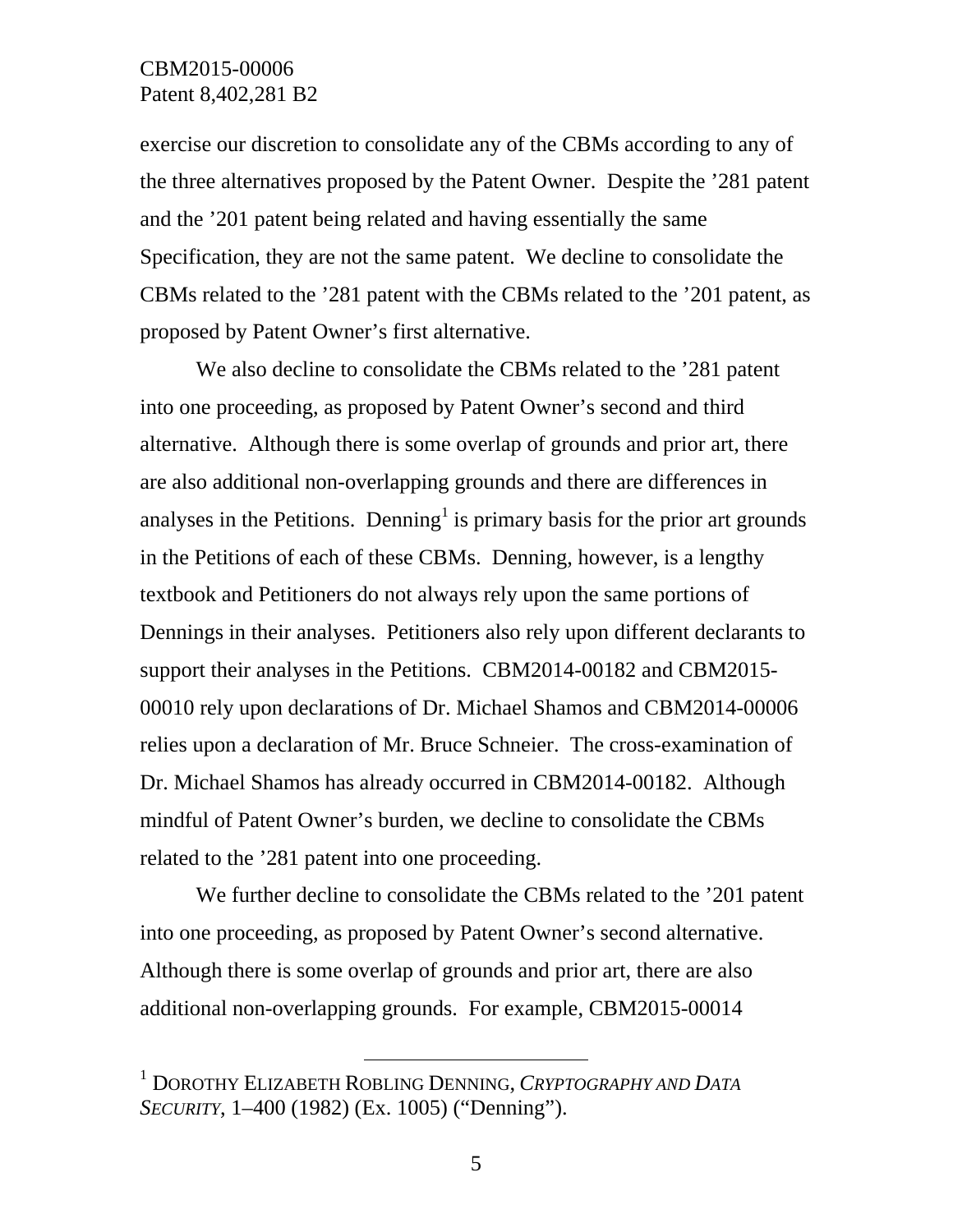includes obviousness grounds based upon a combination of  $H$ offman $^2$  and  $\text{Codd}^3$  and CBM2015-00021 contains obviousness grounds based upon a combination of Hoffman and IBM  $D2<sup>4</sup>$ . Petitioners also rely upon different declarants to support their analyses in the Petitions. CBM2015-00014 and CBM2015-00021 rely upon declarations of Dr. Michael Shamos and CBM2015-00002 and CBM2015-00030 relies upon declarations of Mr. Bruce Schneier. Given this, we decline to consolidate the CBMs related to the '201 patent into one proceeding.

We will, however, exercise our discretion (*see* 37 C.F.R. § 42.5) and coordinate the date of the oral arguments in these CBMs so that oral arguments, if requested, will occur on two consecutive days. All parties indicated during the conference call that they would be agreeable to this coordination. We issue, as necessary, separate orders in the CBMs to reset the date of the oral arguments.

#### ORDER

It is:

ORDERED that Patent Owner's motion for consolidation is *denied*.

 2 Lance J. Hoffman, *The Formulary Model for Flexible Privacy and Access Controls,* AFIPS Fall Joint Computer Conference Proceedings (1971). 3 E.F. Codd, *Extending the Database Relational Model to Capture More Meaning*, 4 ACM Transactions on Database Systems 397–434 (1979).

<sup>4</sup> Public use of the IBM DB2 database management system as evidenced by various documents.